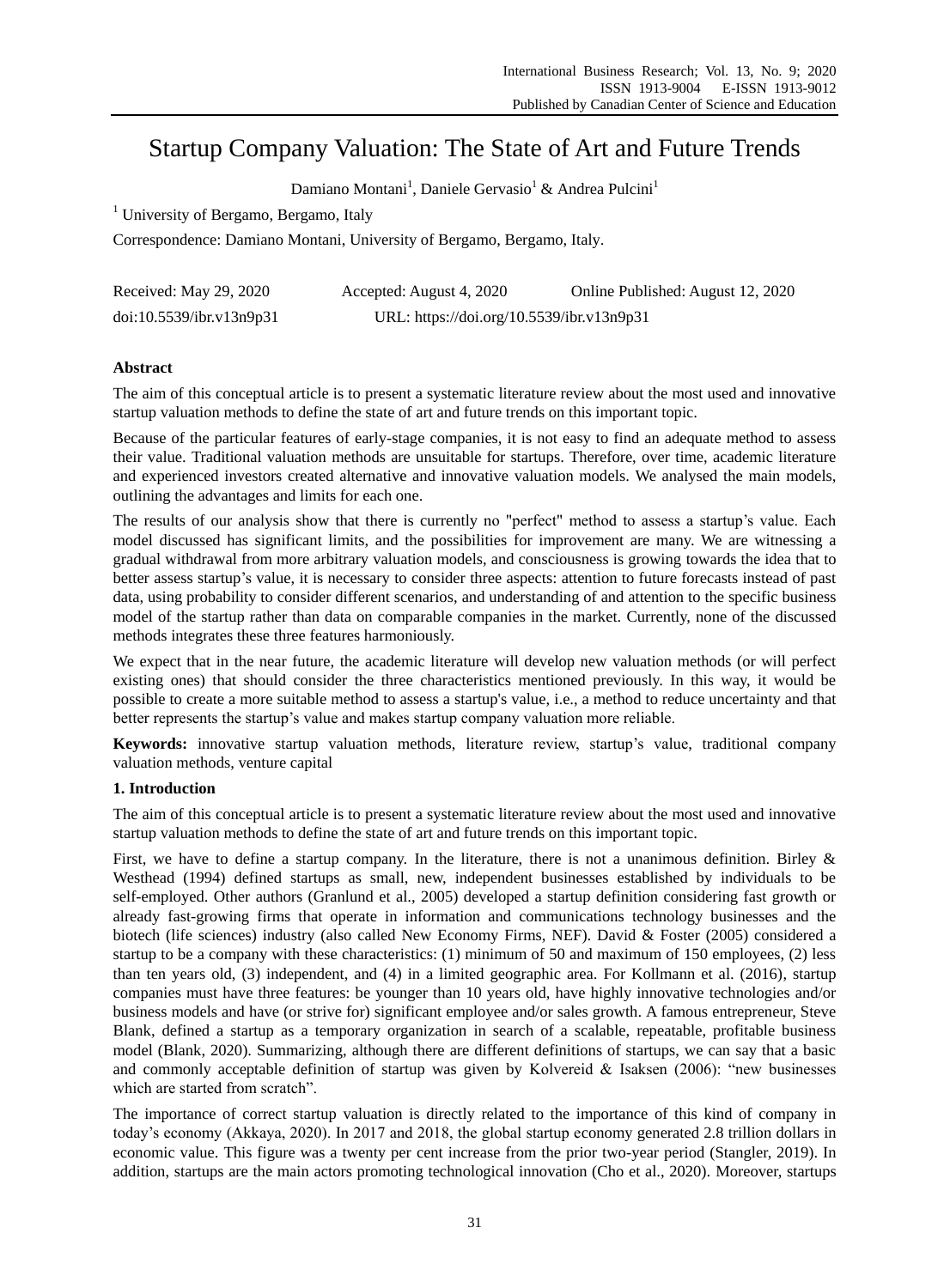contribute dramatically to job creation. On average, across OECD countries and over years, young firms account for approximately 20% of employment but create almost half of new jobs. We specify that data about job creation are characterized by a fair degree of heterogeneity: only a tiny fraction of startups substantially contribute to job creation, whereas the majority either fail in the first years of the activity or remain very small (Calvino et al., 2016).

Therefore, taking into consideration the spread and importance of startups to the economy, it is important to understand correct methods for measuring their value (Sander & Kõomägi, 2007).

Over time, it has become evident that traditional evaluation methods (cost approach, income approach, market approach) are not adequate to assess startup's value. Therefore, academic literature and practitioners created alternative methods that should be more adequate for startup valuation.

In this paper, we analyse the most used and important of these innovative valuation methods using a systematic literature review, outlining advantages and limits for each and defining the state of art and future trends on this topic.

#### **2. Method**

The present article contributes to previous research by summarizing and critically investigating the research taken on the topic of startup valuation, which is one way to contribute conceptually to the literature (Gummerus, 2013). This literature review aims to comprehensively synthesize research that bears on a particular question using organized, transparent, and replicable procedures at each step in the process (Littell, 2008) to identify, in our case, the contributions in the field of the startup company valuation.

According to Fink (2019), we followed four steps for this systematic review. In the first step, we selected the research question, databases, websites and appropriate research terms. The research question was rather broad: ―What are better methods to assess startup value today?‖. To search the literature, we chose numerous variants of keywords focused on startup valuation. The databases searched were those provided by major publishers and by library services. We also used Google Scholar to identify other relevant material, such as conference proceedings and similar publications. The second step is the application of practical screening criteria. We considered refereed academic papers, books, research reports, conference proceedings and practitioner-oriented contributions from professional journals written in English without a time restriction. The third step is the application of methodological screening criteria. We considered, for each source, bibliographic data (authors, year, title, etc.), the background of the publication (is it theoretical/conceptual, empirical or practical oriented source?), and the focus and content of the publication. The last step consists of expositions of our analysis results.

## **3. Literature review**

*3.1 The Reasons Why Traditional Valuation Methods for Companies Are not Adequate to Assess the Startup Value*

Generally, the traditional valuation methods for firms (cost approach, income approach and market approach) do not work for startups (Dehghan-Eshratabad & Albadvi, 2018).

The main issue that limits the use of traditional valuation methods is the absence of typical information they need to work correctly. There are no data on past revenue or cash flow (the company is newly started), often there are not market data (absence of comparable firms/transactions), companies' assets are intangible and difficult to evaluate in an objective way (Dusatkova & Zinecker, 2016).

The cost approach (represented primarily by the capital method) is based on an analytic valuation of the current value of assets and liabilities (Fernandez, 2007). It is static because it does not take into account company evolution in the future (De Olivera & Zotes, 2018). Generally, the cost approach is the least suitable to assess the economic capital of startups. Indeed, the startups' value is in the idea created by the founders and its subsequent development, not in the assets, because the newly started company has, usually, very few tangible assets and is undercapitalized (Krishna et al., 2016). However, as stated by Beaton (2010), the cost approach could be useful to assess the value of startups only if the valuation is made in the embryonic stage when it is impossible to make reliable projections for the future, and the value of the startup could be approximated by the amount invested by the founders.

The income approach is based on the company's value and ability to generate prospective revenues/cash flows using three logical steps:  $(1)$  set the timeframe for the flow analysis,  $(2)$  assess the "normal expected" income/cash flows, and (3) set the correct discount rate. The discounted cash flow (DCF) method could be useful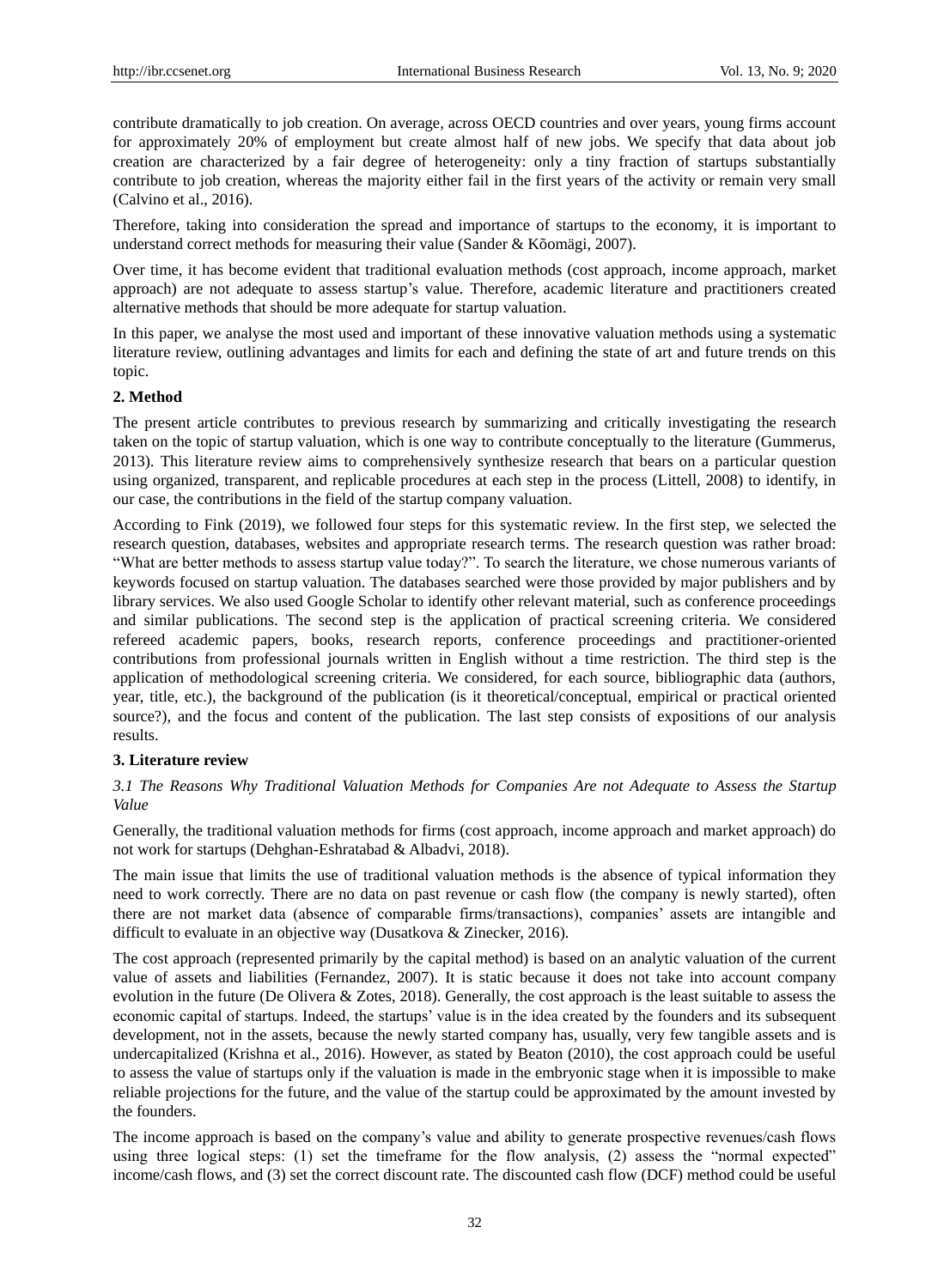to assess the economic capital of firms rapidly growing that have not yet reached a level of operational maturity (IVSC, 2012; Laitinen, 2019). Nevertheless, there are many problems in the application of the DCF (and, in general, the income approach) to measure the value of startups (Sander & Kõomägi, 2007). It is based on a set of fixed assumptions related to project payoff, but the payoff is uncertain and probabilistic (Shestakov, 2015). Moreover, especially for young companies, the terminal value (TV) is dramatically important (Reis & Augusto, 2013). It can represent ninety per cent of the total value of the company, but the definition of the TV for a startup is much more complex because it is impossible to consistently establish the following elements (Damodaran, 2016): if, when and how the company will grow. Another relevant problem is the definition of the discount rate for young companies (Hoseini & Moradi Esfanjani, 2019). Traditional models, such as CAPM, are inadequate because they determine the discount rate considering sector characteristics and the historical background of the company, but for startups, it is impossible to extrapolate back past returns, to get the beta of the firm, and often startup companies have features that are very different from other companies in the sector. Moreover, traditional models assume uniform market risk over time, but risk changes over time, especially for newly created companies. In addition, traditional approaches to assessing the discount rate concentrate on market risk, whereas the main risk for startups is the firm's specific risk (Steffens & Douglas, 2007).

With the market approach, the company's value is based on market multiples and refers to comparable multiples or transactions in the stock market. This approach is difficult to implement with newly created companies because multiples are generally based on profits or revenues, but in young companies these economic variables are often negative (usually startups record losses, not profits, and at the beginning revenues are very low). In addition, it is almost impossible to find comparable data in the market as every company has specific and not replicable features. Furthermore, in general, market data available are for mature companies, not early-stage firms (Damodaran, 2009).

A fundamental assumption for traditional valuation methods is the efficiency of the capital market (Stankevičienė & Žinytė, 2011). This hypothesis could approach reality in the case of public capital market, where there are legal regulations that require a public company to show all relevant information to stakeholders (Ge et al., 2005). The situation is different in the private capital market where information asymmetry is higher. This situation can create evaluative inefficiency in the sense that prices in the market do not reflect the real value of companies. Firms are tempted to behave opportunistically, giving only partial or distorted information. On the other hand, investors protect themselves by increasing their caution in evaluating these firms. These elements create resource allocation that is far from Pareto optimal, and it generates an information reliability issue, which may explain why startups have difficulties getting funding (Houben, 2002; Nofsinger & Wang, 2011)*.*

## *3.2 Alternative Methods for Startup Valuation Discussed in the Academic Literature*

First, it should be remembered that for any company valuation, it is essential to get adequate information (Sievers et al., 2013; Schmidlin, 2014) and to proceed to a correct contextualization of the business reality (Montani et al., 2018). As outlined by Black (2003), the company's value depends on two elements: current activities and development opportunities. For the nature of information, we distinguish between financial and non-financial information (Flöstrand & Ström, 2006). Information about growth opportunities and non-financial information (Shevlin, 1996; Ho, 2016) is of great importance for startup valuation (Köhn, 2018). Amit et al. (1990) showed that management team skills were crucial elements to successful startup companies. Indeed, this non-financial information is considered by many startup valuation methods (Miloud et al., 2012; Reverte et al. 2016).

In the remainder of this article, we discuss the most innovative and commonly used startup valuation methods and outline their advantages and limits.

## 3.2.1 The Real Option Method

The real option method (ROM) comes from the financial option theory created by Black & Scholes (1973), and later it found applications in other economic areas (Andalib et al., 2018). According to this model, managers' choices can be similar to a financial option (put or call). Investment decisions made by managers tend to be incremental and sequential in nature, and the decider can continue or leave a path started. Decisions are made in an uncertain environment, and uncertainty is reduced as you get more information. Therefore, the ROM is able to capture management's flexibility to adapt and revise later decisions in response to unexpected market developments (Wardani & Fujiwara, 2018). As outlined by previous studies, managerial decision-making skills have to be valued to reach a correct valuation (Mathews, 2009; Fazekas & Becsky-Nagy, 2015; Cong, 2017). Consider, for example, a company that has identified an opportunity (an option) that requires investment today and additional investment in six months (the exercise price). In six months, if the opportunity looks promising,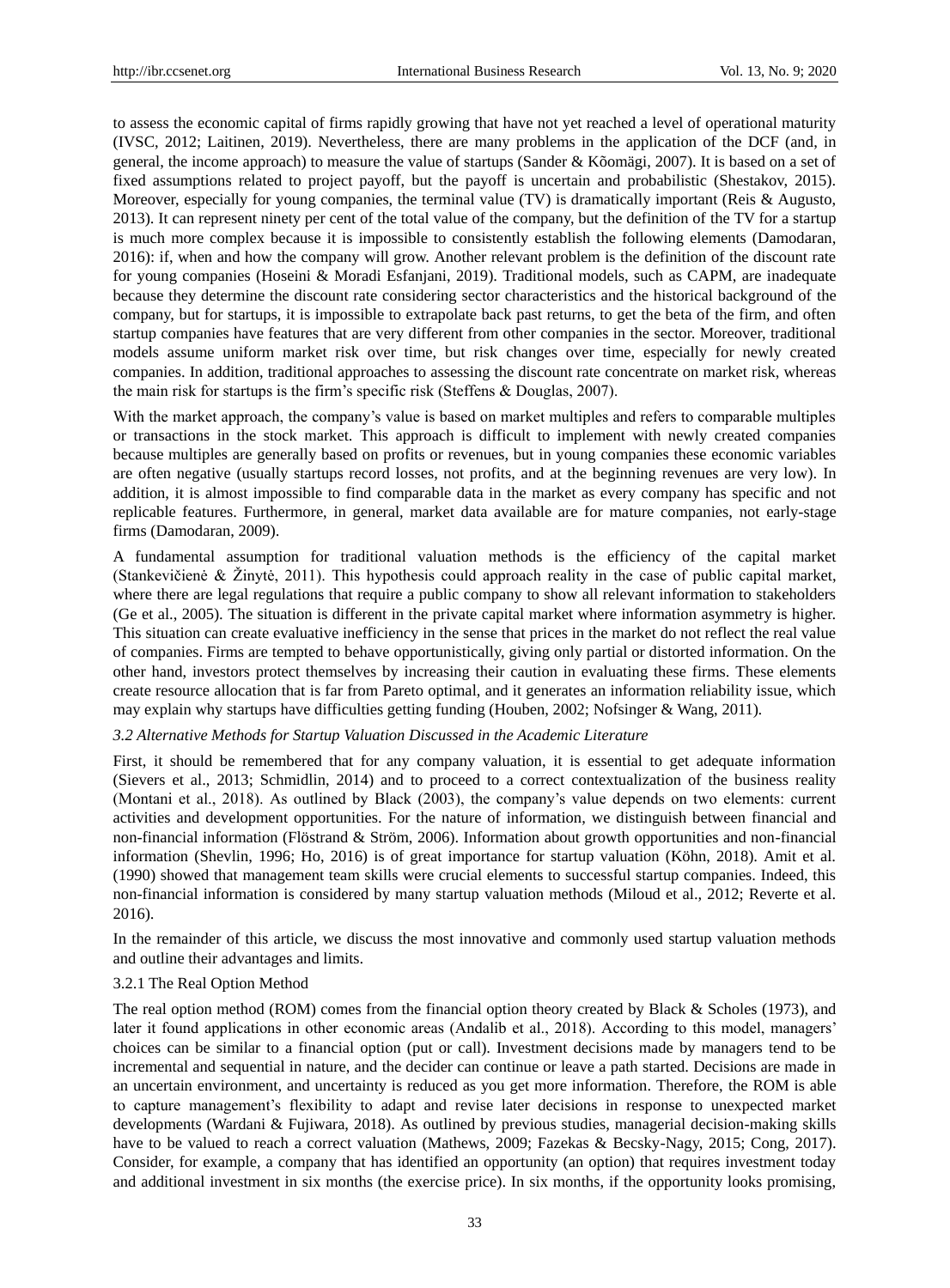which means the net present value is higher than the exercise price of the option, the option is exercised and the project goes ahead. If the project does not look promising, the option is not used and the only loss is the price of the option paid (Frykman & Tolleryd, 2012).

With the ROM, the enterprise value is defined in the following manner (Frykman & Tolleryd, 2012):

*Enterprise Value = Value of existing operation + Value of the company portfolio of real options* (1)

The ROM could be useful to assess startup value because it considers the strategic flexibility contained in investment decisions (Smit & Trigeorgis, 2012).

However, it is wrong to think that this model is always adequate to assess a startup's value. It has critical issues too (Milanesi et al., 2013). In particular, to date, simple, reliable and easily accessible models to assess the value of a real option does not exist. As stated by Frykman & Tolleryd (2012), the ROM is more a conceptual way to think about business projects - real option thinking - than a real evaluation technique.

3.2.2 The Venture Capital Method

The venture capital method (VCM) originated in the work of Sahlman & Scherlis (1987).

The VCM is inspired by the DCF method (Keeley et al., 1996). It assesses a company's value basing on the net present value of future cash flows in the most likely scenario (success scenario), with a definite time-horizon and an interest rate that reflects the high risk of investment (Smith et al., 2011). Compared to the DCF, the VCM takes into account the riskiness of the business in its valuation. The VCM calculates a startup's value by assessing future cash flows using company comparables and a market multiple approach. Then, the startup's value is discounted on the investment date using a very high discount rate.

The formula showing the pre-money value (Note 1) is the following (Keeley et al., 1996):

Net Present Value (NPV) pre-money = 
$$
\frac{P_{T,VC}}{\prod_{t=1}^{T} (1+R_{t,VC})} - \sum_{t=1}^{T} \frac{I_{t,VC}}{\prod_{\tau=1}^{t} (1+R_{\tau,VC})} - I_{0,VC}
$$
 (2)

Where:

 $P_{TVC}$  = venture capitalist's estimate of company value at T

 $I_{\text{tVC}}$  = venture capitalist's estimate of additional investment required at time t

 $R_{t,VC}$  = venture capitalist's one-year discount rate to discount from t to t-1

 $I_{0,VC}$  = net present value of initial investment

The method is developed in three phases:

- The first step is assessing the expected cash flows (Damodaran, 2009). The time horizon is from two to five years. Generally, the time horizon coincides with the moment when the venture capitalist considers selling or making the startup public (Sammut, 2012). The future projection of cash flows is based on a single scenario that one considers more realistic (Goldman, 2008). The value at the end of the time horizon (Terminal Value) is assessed, with an equity side approach, by multiplying expected cash flows with the equity multiple (e.g., P/E), which is defined based on market prices given to comparable companies.
- The terminal value as determined is discounted by a very high discount rate (Bhagat, 2014) that represents the rate of return requested by the venture capitalist to get the net present value (NPV).
- In the end, in return for equity invested, the venture capitalists get an equity share (Pepis et al., 2018). To establish it, the company's post-money value has to be calculated, and it is equal to the sum of the NPV pre-money and investment amount given by the venture capitalist (Visconti, 2020)

$$
NPV_{post \, money} = NPV_{pre \, money} + Investment \, Amount \, (I_{0,vc}) \tag{3}
$$

The equity share that has to be given to the venture capitalist is determined by dividing the capital increase with the post-money value (Damodaran, 2009). In summary, the venture capitalist that invests  $I_{0, \, VC}$  wants in return shares with a value of (at least):

$$
I_{0,vc}/NPV_{post \, money} \tag{4}
$$

The VCM is a commonly used method to assess a startup's value, especially in the pre-revenue stage (Payne, 2011a). However, the VCM also has limits. One of the most important is the discount rate used (Goldenberg  $\&$ Goldenberg, 2009). Some authors outlined that it is not correct to incorporate the default risk of the company into a high rate determined in an arbitrary way (Steffens & Douglas, 2007). Moreover, incorporating default risk in the discount rate means considering the first as constant over time, during the entire company life cycle, but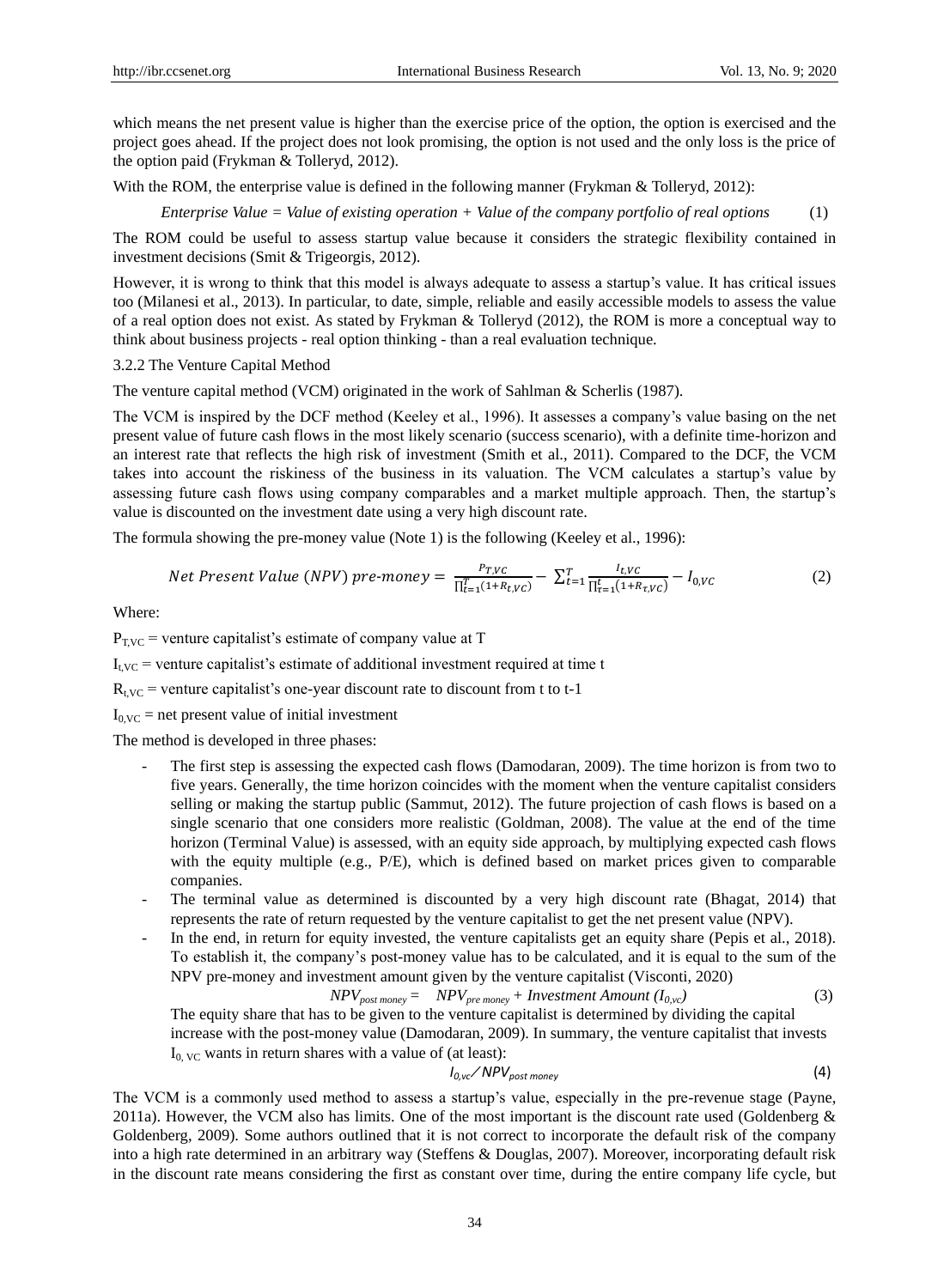this assumption is an unrealistic assumption (Damodaran, 2009). Another VCM limit is the inability to consider many scenarios.

It should be noted that there are also some "modified" venture capital methods (Babiarz, 2016), but they are not well-known and little used.

#### 3.2.3 The First Chicago Method

The name of this method comes from the first fund that used it, the Chicago corporation. It is a model that combines elements of the expected results approach and the market-oriented approach (Hashemi, 2015).

The first Chicago method (FCM) is an evolution of the VCM, from which it differs by using a lower discount rate and the terminal value is substituted by the net present value of investment calculated as the average of the startup's value in different scenarios (Majercakova & Mittelman, 2018).

The peculiarity of the FCM lies in considering three possible scenarios (Achleitner & Lutz, 2005): the "best guess", i.e., the most likely situation (generally, an intermediate case), the "best scenario" (optimistic) and the ―worst scenario‖ (pessimistic). A probability of occurrence is assigned to every scenario that is subjective (Steffens & Douglas, 2007). In summary, the FCM considers different scenarios, assesses the probability of occurrence for each one, and it calculates the net present value of expected cash flows weighted by probability, using a lower discount rate than that used by the VCM. In analytical terms, a startup's value, for each scenario, is composed of two elements. The first element is the net present value of the company when it will be sold, and the second element is the present value of cash flows until the moment of planned divestment (Babiarz, 2016):

$$
PV_{i} = \sum_{t=1}^{h} \frac{CF_{t}^{i}}{(1+r)^{t}} + \frac{TV_{i}}{(1+r)^{h}} \to PV = \sum_{i=1}^{3} p_{i} PV_{i}
$$
(5)

Where:

 $i =$  scenario index;

 $h =$  time to exit

 $PV = present value$ 

 $CF = cash$  flows in period t

 $TV = terminal value$ 

The method is developed in three phases:

- In the beginning, it is necessary to define the three scenarios, preparing a financial forecast for each one. Generally, the optimistic scenario provides for high sales growth, the intermediate scenario includes what the forecaster expects, and the worst scenario considers default by the company.
- In the second phase, the cost of divestiture in each scenario is calculated using market multiples (comparable transactions selected considering the following factors: type of business, geographical location, and the phase of the company life cycle). It is the terminal value at the moment of divestment.
- In the end, there is a determination of the startup's value. It is equal to the sum of the net present value of each scenario (the terminal value plus expected cash flows until the moment of planned divestment) weighted by the probability that each scenario occurs (Hashemi, 2015).

In contrast with the VCM, the FCM has the merit of considering more scenarios, allowing more prudent and realistic valuations. An additional advantage of this method is the identification of some specific risks associated with startups. However, the FCM also has limits. It does not take into account potential changes in the situation, and it is most suitable for startups that already generate revenue (Demyanova, 2018).

#### 3.2.4 Modified DCF Method

Different authors argue that the DCF method, with appropriate corrections, could be very useful for assessing a startup's value (Sander & Kõomägi, 2007; Festel et al., 2013; Goedhart et al., 2015; Dziwok, 2015).

In particular, Damodaran outlines his own DCF model to assess early-stage company values by making numerous adjustments that consider specific features of startups (Damodaran, 2009; 2014).

To assess cash flows, Damodaran overcomes the problem of lack of historical data by using two alternative methodologies: a top-down approach and a bottom-up approach. These approaches are based on analysis of the future (although uncertain) instead of the past.

The top-down approach can be broken down in the following steps (Damodaran, 2009; 2014): a) analysing the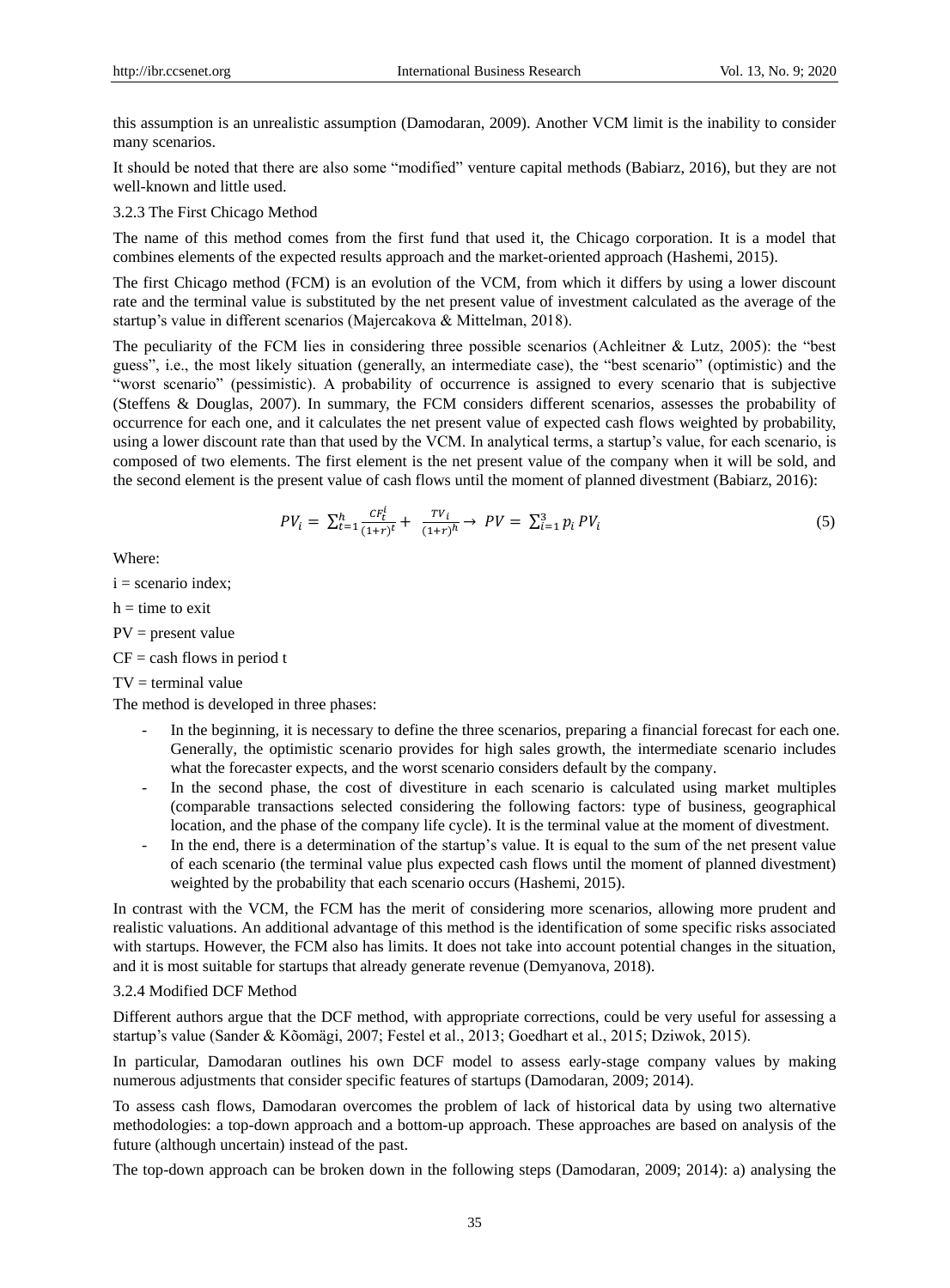potential market for goods/services sold by the company, b) estimating potential market share that company would like to get in the future and the time required to achieve this objective, c) assessing operating margins (or costs) associated with provisional revenues linked to target market share, d) evaluating investments needed for growth, which means valuing how much the company has to invest to reach its objectives, e) computing the tax effect, and f) performing an internal consistency check. In this step, it is necessary to check that the estimated refinancing need is adequate.

The bottom-up approach is more simplistic than the top-down approach. It is similar to drawing up a budget, and the results depend largely on the quality of the forecasts of revenues and expected cash flows. It is more suitable to assess the value of companies that have relevant difficulties in raising capital or the success of which depends on one or a few key people. This approach includes the following steps (Damodaran, 2009): a) estimating the investment needed to support company growth, which also determines the production capacity, b) estimating sales during the considered time horizon, c) estimating operating costs during the considered time horizon, d) estimating taxes, and e) estimating additional reinvestment to increase or maintain the business' earning capacity.

To estimate the discount rate to assess a startup's value, as outlined in a previous part of this article, traditional models are not adequate. Damodaran proposes the following measures to get a realistic discount rate (Damodaran, 2009; 2014):

Focus on the specific business sector. The risk can be better estimated analysing the sector in which the company operates, especially considering the riskiness of listed companies operating in the same sector. The betas of these listed firms are used to arrive at an estimate of the market risk associated with being in this business.

$$
\beta \text{ for the sector}_{Unlevered} = \frac{\text{Average regression Beta for listed firms}}{(1 + (1 - tax rate) * average market \frac{D}{E} ratio for sector)} \tag{6}
$$

- Adjust the risk for diversification or its absence. The following formula expresses the beta for an undiversified investor (this beta is higher than market beta because it includes all risk to operate in only one business).

$$
Total \beta = \frac{Market \beta \, publicly \, traded \, firms \, in \, business}{Correlation \, with \, the \, market \, publicly \, traded \, firms \, in \, business} \tag{7}
$$

The firm gradually grows up and receives new funds from venture capitalists who have some diversification. The portfolio of investments held by a venture capitalist will be more highly correlated with the market than an individual company is, and the resulting total beta for a venture capitalist will be lower.

$$
Total Beta_{VC} = \frac{Market \ Beta_{publicly \ trade \ firms \ in \ business}}{Correlation \ with \ the \ market \ \ v_{C \ Port \, 0}} \tag{8}
$$

Ultimately, the cost of equity will converge on the market beta measure if the firm goes public or is sold to a publicly traded entity.

- Consider the use of debt and its cost.
- Look at management proclivities and industry averages.
- Build in expected changes in all of these inputs over time.

For the assessment of terminal value (TV), Damodaran (2009) suggests one of the following methods. The first one is to value the company as growing and make assumptions that cash flows will grow in perpetuity. The second method is to assume how long cash flow is expected to continue in a certain period and estimate the present value of these cash flows. Last, assume the company will be liquidated at the end of the forecast period and the salvage value of any assets accumulated over the company's life is the terminal value (Subroto  $\&$ Sukarno, 2019). The choice of one of the three above approaches depends on the features of the evaluated startup.

Another amendment introduced by Damodaran in his modified DCF model is adjusting for survival. This element is considered in two steps. In the first phase, the startup is valued assuming that it will survive in good financial health. In the second phase, the possibility that the startup will not survive is introduced, and the likelihood is estimated using sector average data (Knaup & Piazza, 2007) or the probit approach or through simulation. Then, the startup's value is calculated as the present value of these two scenarios (growing scenario and default scenario).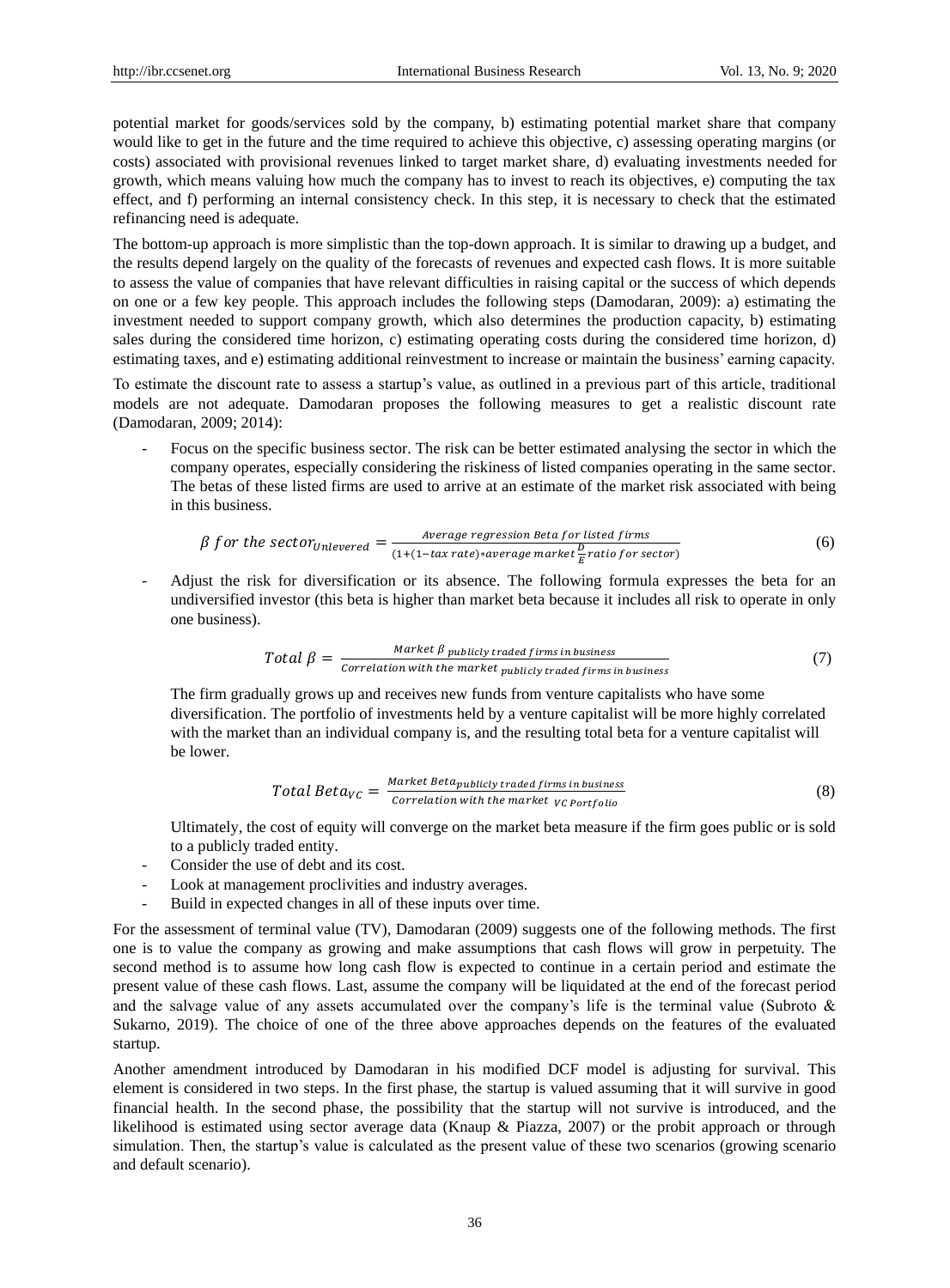In addition, Damodaran introduced another new element: the key person discount. The success of early-stage companies often depends on the founder or a few key people. To assess a key person discount in valuations, it is suggested that the firm be first valued with the status quo (with key people involved in the business) and be valued again, with the loss of these individuals built into revenues, earnings and expected cash flows. The key person discount can be expressed in the following way:

Key person discount = 
$$
\frac{startup's value_{statu}^{2}u_0 - startup's value_{key}}{startup's value_{statu}^{2}u_0}
$$
 (9)

In addition to Damodaran's modified DCF method, other (less known) versions of modified DCF methods exist. Among them, the one discussed by Azka & Faturohman (2020) should be noted.

## *3.3 "Empirical" Methods for Startup Valuation Developed by Investors*

## 3.3.1 The "Rule of Thirds"

This method is often used by business angels to quickly value a startup. Given its simplicity and arbitrariness, the rule of thirds (RoT) is considered more of a "valuation screen" than a real valuation method (Mothersill et al., 2009).

Empirical experience shows that, generally, each startup sees the presence of three parties: the founders who had the business idea and contribute part of the equity, the external investors that contribute part of the equity, and the managers that manage the business and often get shares through stock option plans (created by shareholders to motivate managers and to direct results). In light of this evidence and imagining that each part has one-third of total capital, the result is the RoF, according to which during each funding round, the post-money value of a startup is equal to triple the equity offered by the investor.

3.3.2 The Replacement Method and the Value Based Balance Sheet

These methods descend directly from the cost approach.

The replacement method assesses a startup's value considering costs that should be incurred to recreate the same company at the same phase of the lifecycle (van de Schootbrugge & Wong, 2013).

The value-based balance sheet method estimates a startup's value including the present value of the company's assets and liabilities, taking into account the firm's risk profile (Kallir & Agmon, 2015).

As outlined previously, the main limitations of these methods are the failure to consider future perspectives and development opportunities for startups, which are the main elements driving a startup's value.

## 3.3.3 The Berkus Method

This method was created by Dave Berkus in 1996 and was cited first in Amis & Stevenson (2001). Over time, this method was modified by both Berkus and other business angels. The Berkus method (BM) is suitable for a startup in a pre-revenue stage; it is appropriate to startups identified as likely to achieve 20 million dollars revenues by the fifth business year (Berkus, 2012).

The last version of the BM identifies five common risk factors for young companies. Each of them is assigned a financial valuation from 0 to ½ million dollars (Berkus, 2016) (Table 1).

|  | Table 1. Valuation of risk factors according to the Berkus Method (Berkus, 2016) |  |  |
|--|----------------------------------------------------------------------------------|--|--|
|  |                                                                                  |  |  |

| If Exists                                                | Add to company Value up to |
|----------------------------------------------------------|----------------------------|
| Sound Idea (basic value)                                 | $$ \frac{1}{2}$ million    |
| Prototype (reducing technology risk)                     | $$ \frac{1}{2}$ million    |
| <b>Quality Management Team (reducing execution risk)</b> | $$ \frac{1}{2}$ million    |
| Strategic relationships (reducing market risk)           | $$ \frac{1}{2}$ million    |
| Product Rollout or Sales (reducing production risk)      | $$ \frac{1}{2}$ million    |

The maximum limit of  $\frac{1}{2}$  million dollars for each risk factor means that the startup's estimated value cannot exceed 2.5 million dollars.

The last version of the BM is characterized by greater flexibility than the previous version, allowing the adopter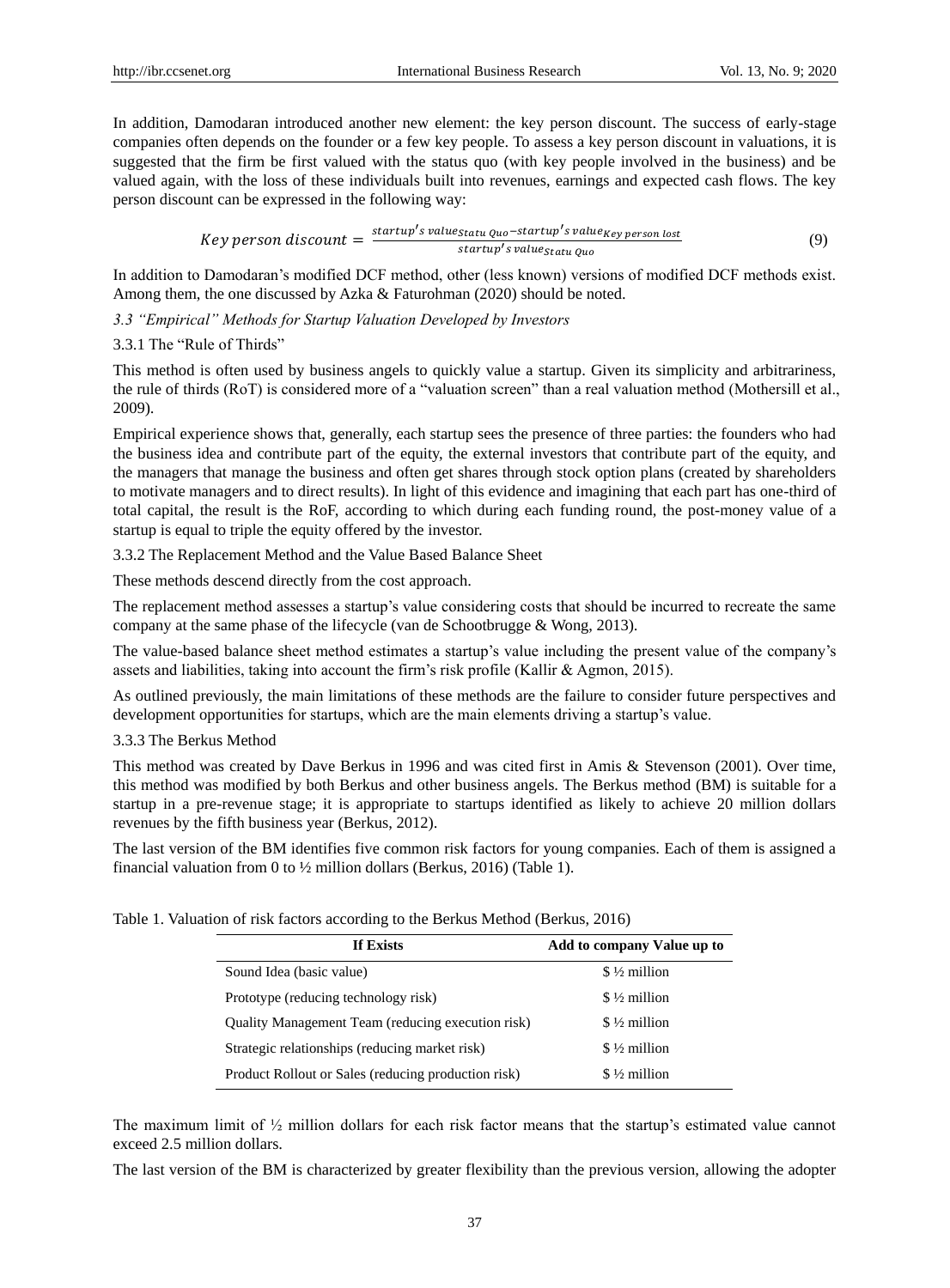to consider many specific risks. Moreover, it is possible to give a financial value higher than 500,000 dollars to each risk factor as long as it is adequate for that sector.

The BM is useful for focusing on some important factors affecting startup life and its chance of success (Payne, 2016). This method is considered a good complement to the Scorecard Method and to VCM (Kowlessar, 2016). However, the BM also has relevant limits, such as high subjectivity in the financial valuation of the five considered risk factors.

# 3.3.4 The Scorecard Method

This method was elaborated by a business angel named Bill Payne, and it is suitable for startup valuations in a pre-revenue stage. It allows compares the startup by assessing it with other young companies recently funded in the same geographical area. In particular, the scorecard method (SM) "corrects" the average value estimate of comparable firms to get a pre-money valuation of the target startup. The comparison is made only with companies that are in the same lifecycle (Payne, 2011b).

The application of this method consists of two steps. The first phase is to establish the average pre-money valuation of pre-revenue companies operating in the same geographical area and in the same business sector. The second phase is the comparison between the startup under assessment and comparable companies, with regard to some specific variables, to which the SM gives different weights (with a specific range) as indicated in Table 2 (Payne, 2011b).

Table 2. Valuation of variables according to the Scorecard Method (Payne, 2011b)

| <b>Factors</b>                        | <b>Relative weight</b> |
|---------------------------------------|------------------------|
| Strength of the Management Team       | $0 - 30%$              |
| Size of the Opportunity (scalability) | $0-25%$                |
| Product/Technology                    | $0 - 15%$              |
| Competitive Environment               | $0-10%$                |
| Marketing/Sales Channels/Partnerships | $0-10%$                |
| Need for Additional Investment        | $0-5%$                 |
| Other                                 | $0 - 5%$               |

The final value of a target startup is to multiply the sum of factors and the average startup  $\acute{\text{s}}$  value (Achimská, 2020).

As in the BM, the SM focuses on very important aspects in assessing the startups' value, such as team management skills (Rose, 2014; Reverte et al., 2016). However, this method also has some weaknesses, such as great discretion used to assign a weight to different factors that determine the final startup value.

## 3.3.5 The Risk Factor Summation Method

This method was created by Ohio TechAngels (Rahardjo & Sugiarto, 2019). In comparison with the scorecard and Berkus methods, the risk factor summation method (RFSM) considers a larger list of factors that are important for assessing a startup's value in a pre-revenue stage (Kowlessar, 2016). The RFSM includes different exogenous risk factors that a company should manage to get a profitable "exit" from the investment (Payne, 2011c).

The first step is the assessment of the average pre-money valuation of pre-revenue young companies operating in the same sector and geographical area (Karius, 2016). Then, the RFSM presents a list of possible risks associated with startups and their sectors (Payne, 2011c), such as management risk, stage of business, legislation/political risk, manufacturing risk, sales and marketing risk, funding/capital raising risk, competition risk, technology risk, litigation risk, international risk, reputation risk, and a potential lucrative exit. The weight of each risk has to vary according to the importance of this specific factor for the startup (Bratic et al., 2014). Each risk factor is assigned a different rating based on which will be the "correct" the average pre-money valuation for comparable companies. Table 3 summarizes these estimation parameters, their meaning and the adjustment that has to be applied to the average pre-money valuation of comparable young companies (Karius, 2016).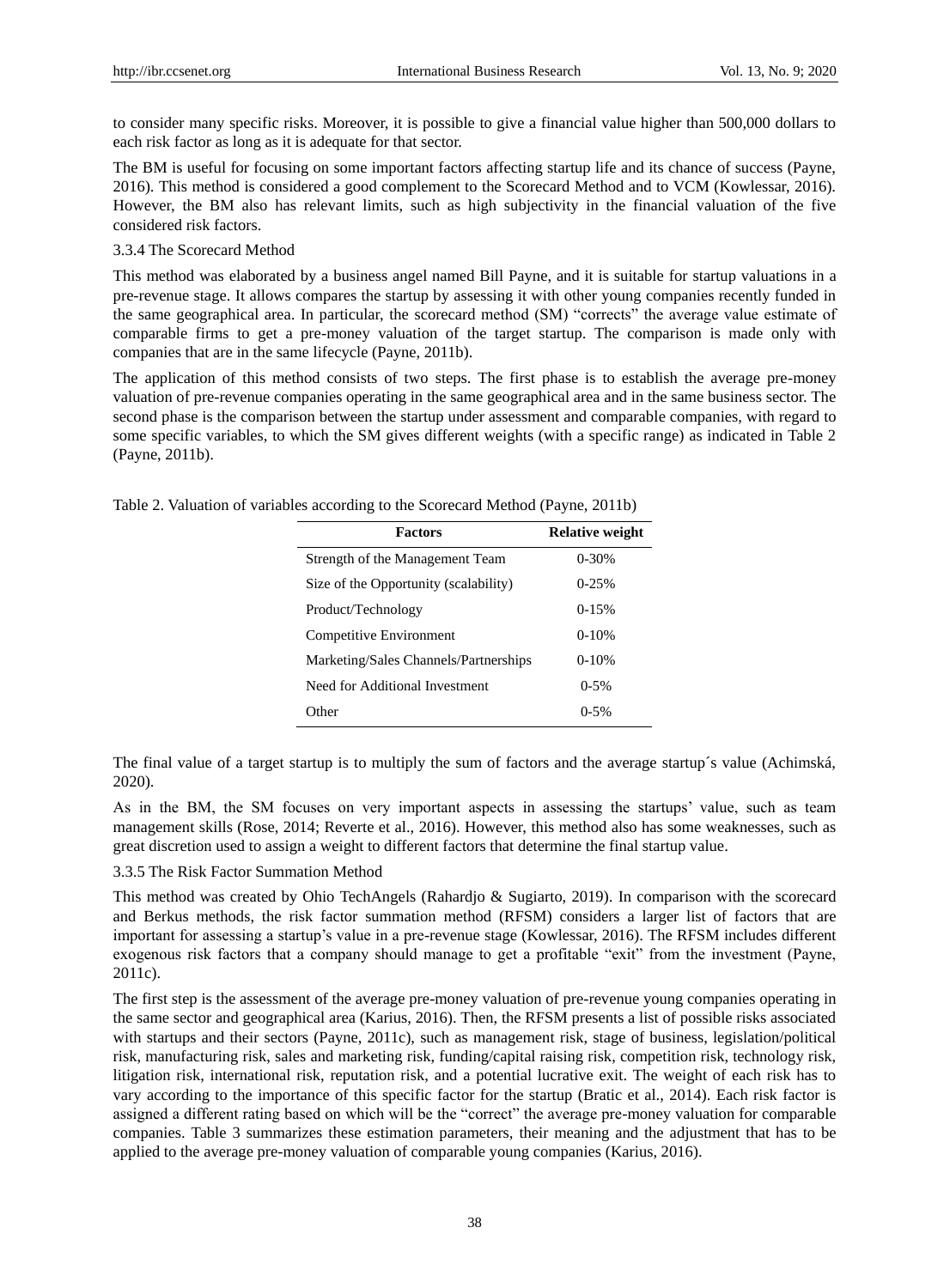| Rating        | <b>Meaning</b>                                           | Average pre-money valuation adjustment |
|---------------|----------------------------------------------------------|----------------------------------------|
| $\mathcal{D}$ | Very positive to grow the business and get an ideal exit | $+$ \$ 500,000                         |
|               | Positive                                                 | $+$ \$ 250,000                         |
|               | Neutral                                                  | No correction                          |
| -1            | Negative                                                 | $-$ \$ 250,000                         |
| $-2$          | Very negative to grow the business and get an ideal exit | $-$ \$ 500,000                         |

Table 3. Risk Factor Summation: correction of average pre-money valuation for the sector

The RFSM expresses the startup's value according to this formula (Kowlessar, 2016):

 *pre-money valuation = average pre-money valuation for the sector +/- adjustment* (10)

Similar to the Berkus method, it shows the signs of subjective evaluation but the perception of risks is more precise. Its main disadvantage is the fact that the method is market-oriented. Determination of the average pre-money value of a startup mirrors the situation in the sector and in the same geographical area. Moreover, another problem can be the shortage of information related to the region to derive this value (Achimská, 2020).

#### *3.4 The Automatic Web Valuators*

In recent years, different websites have been created that allow free (or partially free) startup valuation.

In most cases, it is enough to answer questions to get an approximate assessment of the startup's value. These automatic web valuators consider mainly qualitative information, and they offer a pre-money valuation. The main limits are excessive simplification and standardization of the evaluative process. Indeed, especially in startup valuation, it is very important to pay attention to specific features of the startup. Therefore, automatic web valuators can be considered more of a control instrument to support other estimate methodologies (Payne, 2011d).

Among the various automatic web valuators, please note the Cayenne calculator (Note 2), the Equidam calculator (Note 3), the Equitynet calculator (Note 4) and the Startuplawtalk calculator (Note 5).

#### **4. Results**

From the systematic review of the academic literature and professional practice in this conceptual article, it is possible to extract the following results.

First, it is clear that traditional valuation methods are inadequate for assessing a startup's value. The scarcity (often total absence) of historical data is an impassable problem that makes traditional valuation methods inappropriate.

In light of this situation, the academic literature tried to find innovative, alternative methods to traditional ones. Therefore, new valuation methods were born as the real option method (ROM), the venture capital method (VCM), the first Chicago method (FCM) and the modified DCF method (MDCFM).

Over time, considering the empirical evidence and experience in the field, investors, business angels and experts in valuation developed new methods to assess a startup's value. In addition to simplistic methods such as the rule of thirds, the replacement method and the value-based balance sheet method, successful business angels such as Bill Payne and Dave Berkus created more elaborate methodologies such as the scorecard method (SM) and the Berkus method (BM). The latter methods inspired other methods, such as the risk factor summation method. These approaches created by experts and investors take into account qualitative aspects, with a particular focus on critical factors that can determine the success or failure of the young company (Köhn, 2018; Mirzanti et al., 2019). Then, these qualitative variables are transposed to a quantitative dimension in their economic evaluation to get the final startup value.

In the end, in recent years, websites with an automatic startup valuator were created. They present many questions and estimate a startup's value based on the answers.

This analysis creates an outline of the innovative methods examined and presents some critical issues, but they are more adequate for assessing a startup's value than traditional methods. The methods such as the ROM, VCM and FCM have very complex evaluation procedures, especially for assessing a correct discount rate or identifying appropriate multiples of comparable firms. The methods created by investors such as the scorecard method, the Berkus method and the RFSM pay more attention to qualitative factors that are important for the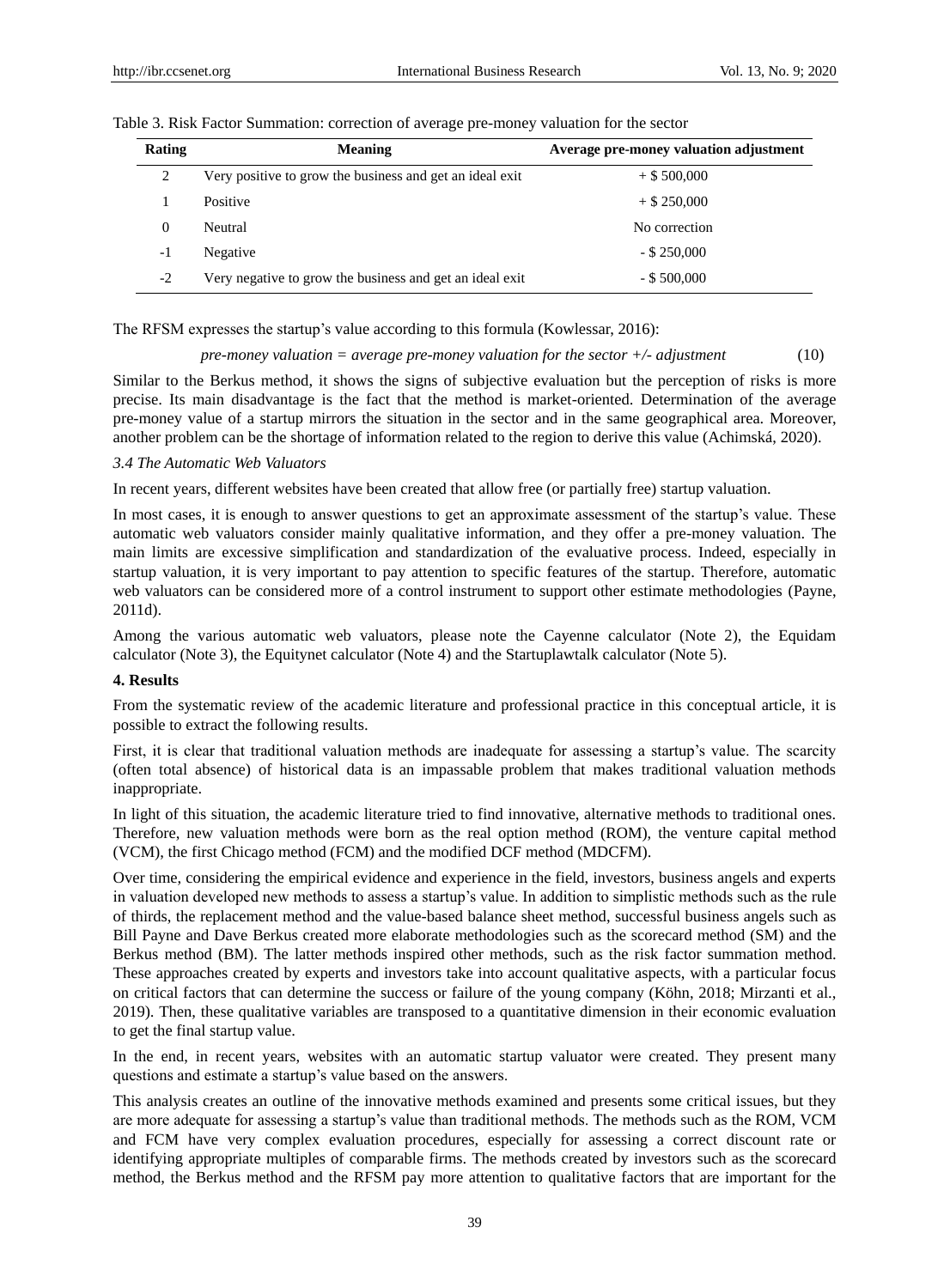startup, but the valorisation of these qualitative factors is made by coefficients that are subjective and arbitrary. Because of the standardization of the evaluative process and the use of arbitrary coefficients, online automatic valuators are more useful as a support instrument than as real valuation methods.

The state of art exposed herein demonstrates a composite framework and suggests that, currently, there is no "perfect" valuation method for startups and that there is extensive room for improvement. The aim of a valuation method, especially in the case of a startup, is not to eliminate uncertainty (that is impossible), but to represent the startup's value in the best way by considering the specific characteristics of the startup under analysis.

This study helps us understand the current trend in startup valuation methods, i.e., the progressive abandonment of inaccurate and arbitrary approaches, preferring those built on the following key determinants:

- attention to future forecasts, instead of past data,
- using probability to consider different scenarios,
- understanding of and attention to the specific business model of a startup rather than data on comparable companies in the market.

Indeed, valuation methods that consider probability-adjusted or risk-adjusted forecasts present a more refined analysis of expected future events, and thus, a more refined estimate of enterprise value (Halt et al., 2017).

The academic literature and experts are invited to develop valuation methods that adequately consider and harmonise the three features just mentioned, which are considered the most important variables to achieve a reliable startup valuation.

## **5. Discussion and Future Research**

In today's economy, startup companies are very important actors. Startups contribute dramatically in terms of economic value (Stangler, 2019), technology innovation (Choi et al., 2020) and job creation (Calvino et al., 2016).

Therefore, taking into consideration the spread and the importance of the economy for startups, it is important to have correct methods to measure their value.

Because of the particular features of early-stage companies, it is not easy to find an adequate method to assess their value. Startup valuation is often said to be more art than science (Köhn, 2018). Traditional valuation methods (cost approach, income approach and market approach) are unsuitable for startups. Therefore, over time, the academic literature and experienced investors created alternative and innovative valuation models for these kinds of companies.

With this conceptual paper, we provided a systematic literature review about the main innovative methods, outlining the advantages and limits of each. In particular, we analysed the real option method, the venture capital method, the first Chicago method, the modified DCF method and methods developed directly by experienced investors or practitioners, such as the rule of thirds, the replacement method, the value-based balance sheet, the Berkus method, the scorecard method, the risk factor summation method and the automatic web valuator created to assess startup value.

The results showed that there is currently no "perfect" method to assess startup value. Each analysed model has significant limits, and the possibilities for improvements are many. We are witnessing a gradual withdrawal from more arbitrary valuation models, and consciousness is growing that to better assess startup value, it is necessary to consider three aspects: attention to future forecasts instead of past data, using probability to consider different scenarios, an understanding and paying attention to the specific business model of a startup rather than data on comparable companies in the market. Today, none of the discussed methods integrates these three features harmoniously.

In the light of this evidence, we expect that in the near future, the academic literature will develop new valuation methods (or will perfect existing ones) that should consider the three characteristics mentioned previously. In this way, it would be possible to create a more suitable method for assessing startup value, a method to reduce uncertainty and that better represents startup value, making startup valuation more reliable.

## **References**

- Achimská, V. (2020). Start-ups, bearers of innovation in globalizing environment and their valuation. *In SHS Web of Conferences (Vol. 74, p. 01001)*. EDP Sciences. https://doi.org/10.1051/shsconf/20207401001
- Achleitner, A. K., & Lutz, E. (2005). First Chicago Method: Alternative Approach to Valuing Innovative Start-Ups in the Context of Venture Capital Financing Rounds (First-Chicago-Methode-Alternativer Ansatz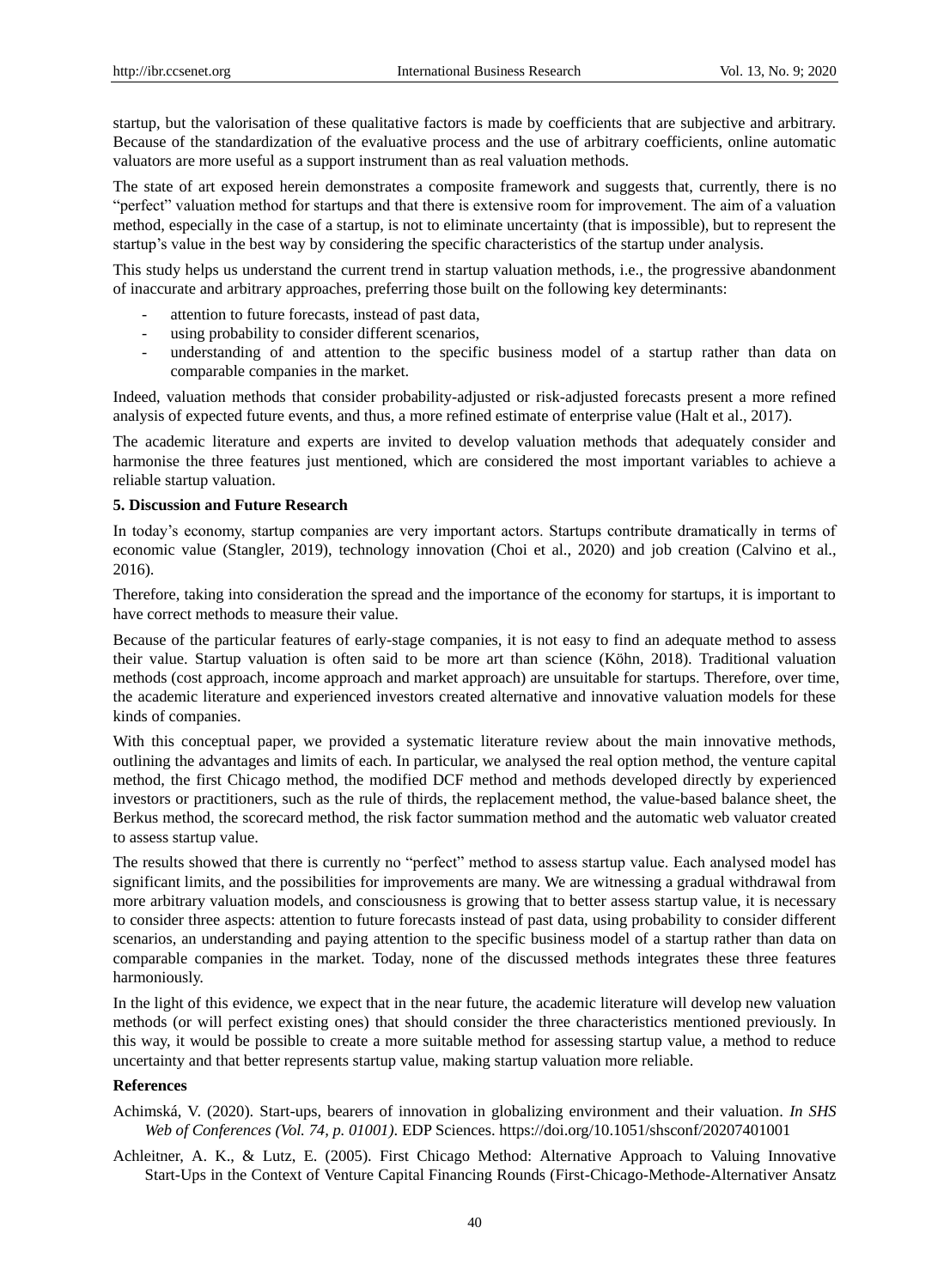zur Bewertung von innovativen Unternehmensgründungen bei Venture-Capital-Finanzierungen). *Betriebswirtschaftliche Forschung und Praxis (BFuP), 57*(4), 333-347. Retrieved from https://ssrn.com/abstract=1133004

Akkaya, M. (2020). Startup Valuation: Theories, Models, and Future. *In Valuation Challenges and Solutions in Contemporary Businesses* (pp. 137-156). IGI Global. https://doi.org/10.4018/978-1-7998-1086-5.ch008

Amis, D., & Stevenson, H. H. (2001). *Winning angels: the seven fundamentals of early-stage investing.*

- Amit, R., Glosten, L., & Muller, E. (1990). Entrepreneurial ability, venture investments, and risk sharing. *Management science, 36*(10), 1233-1246. https://doi.org/10.1287/mnsc.36.10.1233
- Andalib, M. S., Tavakolan, M., & Gatmiri, B. (2018). Modeling managerial behavior in real options valuation for project-based environments. *International Journal of Project Management, 36*(4), 600-611. https://doi.org/10.1016/j.ijproman.2018.02.001
- Azka, G. R., & Faturohman, T. (2020). Internal Startup Valuation of PT Telekomunikasi Indonesia, Tbk by applying Risk-based New Venture Valuation Technique (Case Study: Company V). *European Journal of Business and Management Research, 5*(1). https://doi.org/10.24018/ejbmr.2020.5.1.214
- Babiarz, A. (2016). Methods of valuing investment projects used by Venture Capital funds, financed from public funds. *Prace Naukowe Uniwersytetu Ekonomicznego we Wrocławiu, 428,* 11-28. https://doi.org/10.15611/pn.2016.428.01
- Beaton, N. J. (2010). *Valuing early stage and venture-backed companies (Vol. 503)*. John Wiley & Sons.
- Berkus, D. (2012). The Berkus Method–Valuing the Early Stage Investment. Berkonomics. Retrieved from https://berkonomics.com/?p=1214
- Berkus, D. (2016). After 20 years: Updating the Berkus Method of valuation. Berkonomics. Retrieved from https://berkonomics.com/?p=2752
- Bhagat, S. (2014). Why do venture capitalists use such high discount rates? *The Journal of Risk Finance*. https://doi.org/10.1108/JRF-08-2013-0055
- Birley, S., & Westhead, P. (1994). A taxonomy of business start-up reasons and their impact on firm growth and size. *Journal of business venturing, 9*(1), 7-31. https://doi.org/10.1016/0883-9026(94)90024-8
- Black, E. (2003). Usefulness of financial statement components in valuation: an examination of start-up and growth firms. *Venture Capital: An International Journal of Entrepreneurial Finance, 5*(1), 47-69. https://doi.org/10.1080/136910603200006722
- Black, F., & Scholes, M. (1973). The pricing of options and corporate liabilities. *Journal of political economy, 81*(3), 637-654. https://doi.org/10.1086/260062
- Blank, S. (2020). *The startup owner's manual: The step-by-step guide for building a great company*. John Wiley & Sons.
- Bratic, W., Blok, J. R., & Gostola, M. M. (2014). Valuation of early-stage companies in the biotechnology industry. *Journal of Commercial Biotechnology, 20*(2). https://doi.org/10.5912/jcb648
- Calvino, F., Criscuolo, C., & Menon, C. (2016). No Country for Young Firms?: Start-up Dynamics and National Policies. *OECD Science, Technology and Industry Policy Papers, No. 29, OECD Publishing, Paris*. https://doi.org/10.1787/5jm22p40c8mw-en
- Choi, D. S., Sung, C. S., & Park, J. Y. (2020). How Does Technology Startups Increase Innovative Performance? The Study of Technology Startups on Innovation Focusing on Employment Change in Korea. *Sustainability, 12*(2), 551. https://doi.org/10.3390/su12020551
- Cong, L. W. (2017). Real options, business valuation, and dynamic decisions*. Journal of Management Policy and Practice, 18*(3). https://doi.org/10.33423/jmpp.v18i3.1706
- Damodaran, A. (2009). *Valuing Young, Start-Up and Growth Companies: Estimation Issues and Valuation Challenges*, June 12, 2009. Available at SSRN: http://ssrn. com/abstract (Vol. 1418687). https://doi.org/10.2139/ssrn.1418687
- Damodaran, A. (2014). *Valuing Start-Ups*. In QFinance: The Ultimate Resource. Bloomsbury Publishing.
- Damodaran, A. (2016). *Damodaran on valuation: security analysis for investment and corporate finance (Vol. 324)*. John Wiley & Sons.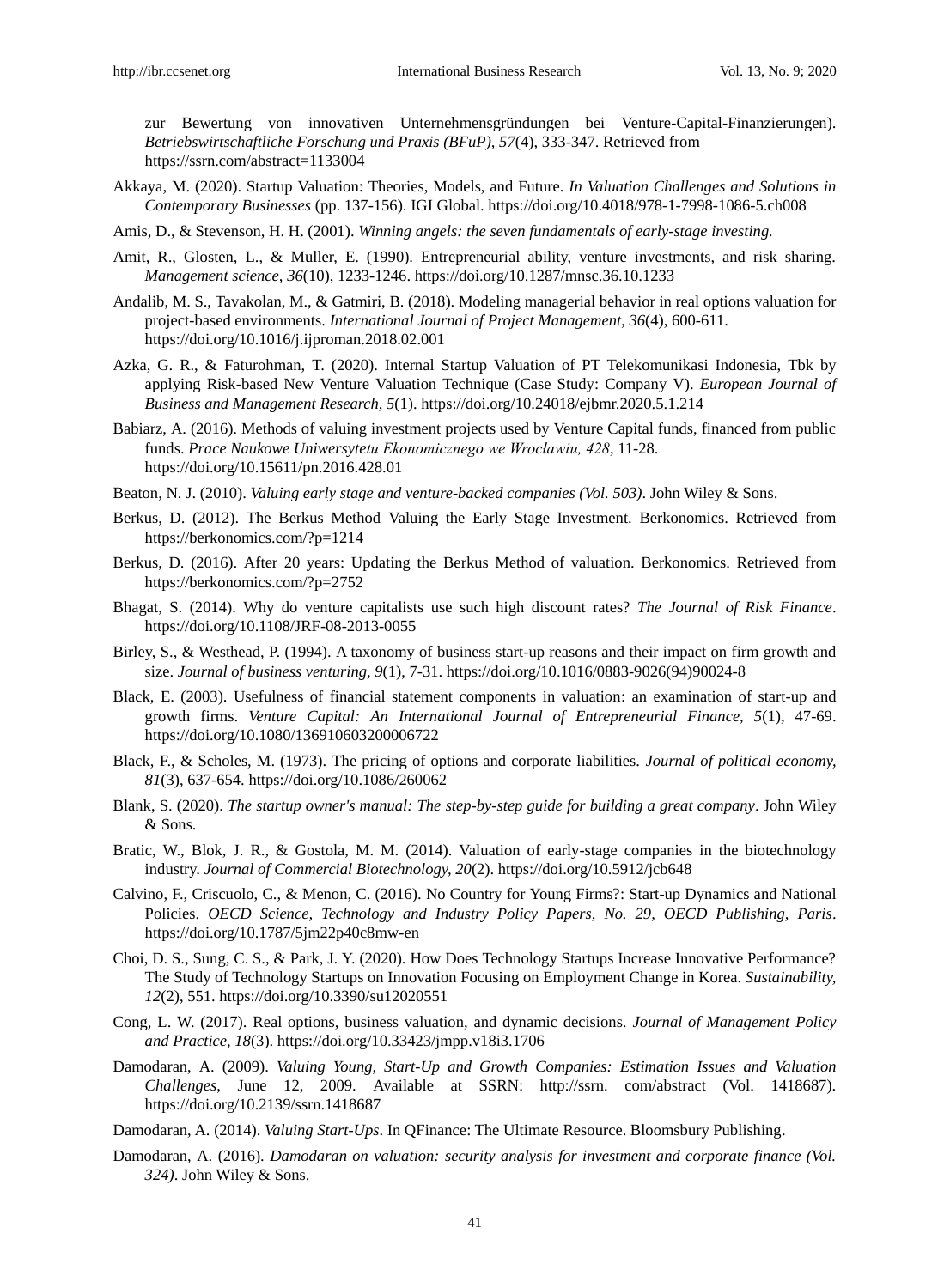- Davila, A., & Foster, G. (2005). Management accounting systems adoption decisions: evidence and performance implications from early-stage/startup companies. *The Accounting Review, 80*(4), 1039-1068. https://doi.org/10.2308/accr.2005.80.4.1039
- de Oliveira, F. B., & Zotes, L. P. (2018). Valuation methodologies for business startups: a bibliographical study and survey. *Brazilian Journal of Operations & Production Management, 15*(1), 96-111. https://doi.org/10.14488/BJOPM.2018.v15.n1.a9
- Dehghan-Eshratabad, M., & Albadvi, A. (2018). Applying real option approach for startup valuation by venture capitalists in first round of financing. *Management Research in Iran, 22*(3), 1-27. Retrieved from http://journals.modares.ac.ir/article-19-28089-en.html
- Demyanova, E. A. (2018). Current issues of company evaluation under fintech. *Strategic decisions and risk management, 1,* 102-117. https://doi.org/10.17747/2078-8886-2018-1-102-1
- Dusatkova, M. S., & Zinecker, M. (2016). Valuing start-ups–selected approaches and their modification based on external factors. *Business: Theory and Practice, 17,* 335. https://doi.org/10.3846/btp.17.11129
- Dziwok, E. (2015). Sensitivity analysis of IPO valuation for start-up companies. *10th International Scientific Conference Financial management of Firms and Financial Institutions, Ostrava VSB-TU of Ostrava, Faculty of Economics, Department of Finance.* Retrieved from https://www.researchgate.net/profile/Ewa\_Dziwok/publication/320357272\_Sensitivity\_analysis\_of\_IPO\_va luation for start-up companies/links/5a31239c0f7e9bf8992d1019/Sensitivity-analysis-of-IPO-valuation-fo r-start-up-companies.pdf
- Fazekas, B., & Becsky-Nagy, P. (2015). The role of venture capital in the bridging of funding gaps–A real options reasoning. *Annals of Faculty of Economics, 1*(1), 825-830. Retrieved from https://core.ac.uk/download/pdf/161056068.pdf
- Fernández, P. (2007). *Company valuation methods. The most common errors in valuations*. IESE Business School, 449. https://doi.org/10.2139/ssrn.1025424
- Festel, G., Wuermseher, M., & Cattaneo, G. (2013). Valuation of early stage high-tech start-up companies. *International Journal of Business, 18*(3), 216. Retrieved from https://www.craig.csufresno.edu/ijb/Volumes/Volume%2018/V183-3.pdf
- Fink, A. (2019). *Conducting research literature reviews: From the internet to paper*. Sage publications.
- Flöstrand, P., & Ström, N. (2006). The valuation relevance of non‐financial information. *Management Research News*. https://doi.org/10.1108/01409170610709014
- Frykman, D., & Tolleryd, J. (2012). *The Financial Times Guide to Corporate Valuation*. Pearson UK.
- Ge, D., Mahoney, J. M., & Mahoney, J. T. (2005). New venture valuation by venture capitalists: An integrative approach. *University of Illinois at Urban Champaign Working Paper, 124,* 05-0124. Retrieved from https://EconPapers.repec.org/RePEc:ecl:illbus:05-0124
- Goedhart, M., Koller, T., & Wessels, D. (2015). *Valuation: Measuring and managing the value of companies*. JohnWiley & Sons.
- Goldenberg, D. H., & Goldenberg, M. D. (2009). Why entrepreneurs and VCs disagree in valuing start-up firms: imputing the target rate of return using DCF vs. option-based approaches. *The Journal of Private Equity, 13*(1), 73-79. https://doi.org/10.3905/JPE.2009.13.1.073
- Goldman, M. (2008). Valuation of startup and early-stage companies. *A Profissional Development Journal for the Consulting Disciplines, 8-16*. Retrieved from http://www.michaelgoldman.com/Publications/Goldman%20Valuation%20of%20Start-ups.pdf
- Granlund, M., & Taipaleenmäki, J. (2005). Management control and controllership in new economy firms—a life cycle perspective. *Management Accounting Research, 16*(1), 21-57. https://doi.org/10.1016/j.mar.2004.09.003
- Gummerus, J. (2013). Value creation processes and value outcomes in marketing theory: strangers or siblings?. *Marketing theory, 13*(1), 19-46. https://doi.org/10.1177/1470593112467267
- Halt, G. B., Donch, J. C., Stiles, A. R., & Fesnak, R. (2017). Valuing Startup Companies. *In Intellectual Property and Financing Strategies for Technology Startups* (pp. 205-218). Springer, Cham. https://doi.org/10.1007/978-3-319-49217-9\_16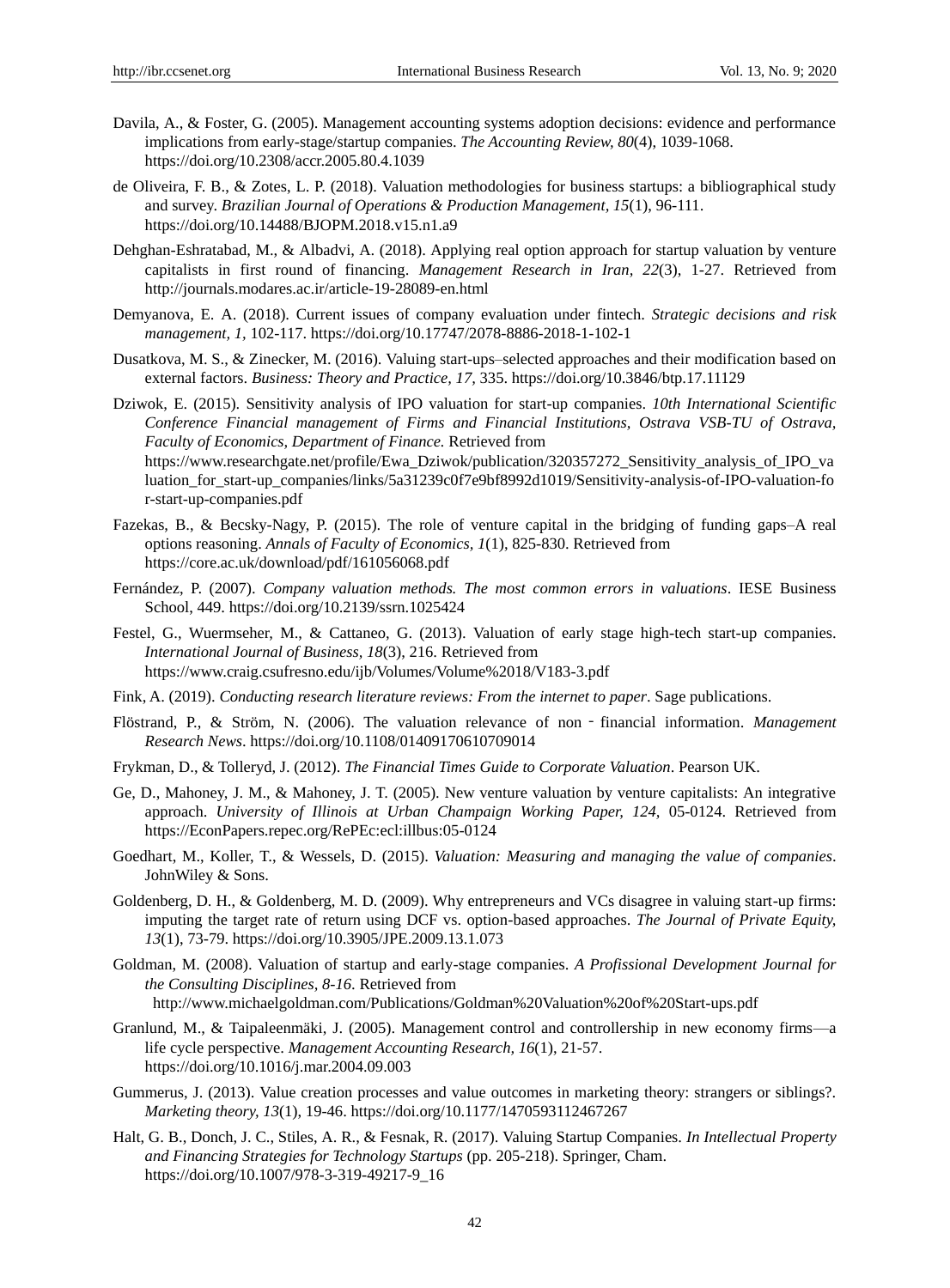- Hashemi S. (2015). Venture Valuation First Chicago Method. *Venionaire Capital*. Retrieved from https://www.venionaire.com/first-chicago-method-valuation/
- Ho, H., Jeong, S. B., & Lee, B. G. (2016, December). Conceptual Framework for Startup Enterprise Evaluation: Value of the Trust and Soft Information. *In 2016 3rd Asia-Pacific World Congress on Computer Science and Engineering (APWC on CSE) (pp. 181-186). IEEE*. https://doi.org/10.1109/APWC-on-CSE.2016.038.
- Hoseini, S. A., & Moradi Esfanjani, H. (2019). Designing a Valuation Model for Petroleum Startups*. International Journal of Finance & Managerial Accounting, 3*(12), 95-107. Retrieved from http://ijfma.srbiau.ac.ir/article\_14029.html
- Houben, E. (2002). Venture capital, double-sided adverse selection, and double-sided moral hazard*. Double-Sided Adverse Selection, and Double-Sided Moral Hazard (December 2002)*. https://doi.org/10.2139/ssrn.314002
- IVSC. (2012). *Technical Information Paper 1: Discounted Cash Flow*. IVSC Publishing, Londra.
- Kallir, I., & Agmon, T. (2015). Valuating the Value and Risk of International Start-up Ventures. *International Journal of Financial Research, 6*(2), 203-217. https://doi.org/10.5430/ijfr.v6n2p203
- Karius, T. (2016). Intellectual property and intangible assets: Alternative valuation and financing approaches for the knowledge economy in Luxembourg (No. 3). *EIKV-Schriftenreihe zum Wissens-und Wertemanagement*. Retrieved from http://hdl.handle.net/10419/126183
- Keeley, R. H., Punjabi, S., & Turki, L. (1996). Valuation of early-stage ventures: option valuation models vs. traditional approaches. *The Journal of Entrepreneurial Finance, 5*(2), 115-138. https://digitalcommons.pepperdine.edu/jef/vol5/iss2/3
- Knaup, A. E., & Piazza, M. C. (2007). Business employment dynamics data: survival and longevity, II. *Monthly Lab. Rev., 130,* 3. Retrieved from: https://stats.bls.gov/opub/mlr/2007/09/art1full.pdf
- Köhn, A. (2018). The determinants of startup valuation in the venture capital context: a systematic review and avenues for future research. *Management Review Quarterly, 68*(1), 3-36. https://doi.org/10.1007/s11301-017-0131-5
- Koller, T., Goedhart, M., & Wessels, D. (2010). *Valuation: measuring and managing the value of companies* (Vol. 499). john Wiley and sons.
- Kollmann, T., Stöckmann, C., Hensellek, S., & Kensbock, J. (2016). *European startup monitor 2016*. Universität Duisburg-Essen Lehrstuhl für E-Business.
- Kolvereid, L., & Isaksen, E. (2006). New business start-up and subsequent entry into self-employment. *Journal of business venturing, 21*(6), 866-885. https://doi.org/10.1016/j.jbusvent.2005.06.008
- Kowlessar F. A. (2016). *The Berkus & Risk Factor Summation Pre-Money Valuation Methods Explained.*  Retrieved from
	- https://magazine.startus.cc/berkus-risk-factor-summation-pre-money-valuationmethods-explained
- Krishna, A., Agrawal, A., & Choudhary, A. (2016, December). Predicting the outcome of startups: less failure, more success. *In 2016 IEEE 16th International Conference on Data Mining Workshops (ICDMW) (pp. 798-805). IEEE*. https://doi.org/10.1109/ICDMW.2016.0118
- Laitinen, E. K. (2019). Discounted Cash Flow (DCF) as a Measure of Startup Financial Success. *Theoretical Economics Letters, 9*(08), 2997. https://doi.org/10.4236/tel.2019.98185
- Littell, J. H., Corcoran, J., & Pillai, V. (2008). *Systematic reviews and meta-analysis*. Oxford University Press. https://doi.org/10.1093/acprof:oso/9780195326543.001.0001
- Majercakova, D., & Mittelman, A. (2018). The analysis of the chosen methods of the evaluation of start-ups on the specific case. *Economic and Social Development: Book of Proceedings, 484-490*.
- Mate, M., & Occhino, P. (2020). A proposal to estimate the valuation of small and medium size companies using geographically comparable information. *Small Business International Review, 4*(1), 34-51. https://doi.org/10.26784/sbir.v4i1.229
- Mathews, S. (2009). Valuing risky projects with real options. *Research-Technology Management, 52*(5), 32-41. https://doi.org/10.1080/08956308.2009.11657587
- Milanesi, G. S., Pesce, G., & El Alabi, E. (2013). *Technology-based startup valuation using real options with Edgeworth expansion.* Retrieved from http://repositoriodigital.uns.edu.ar/handle/123456789/4264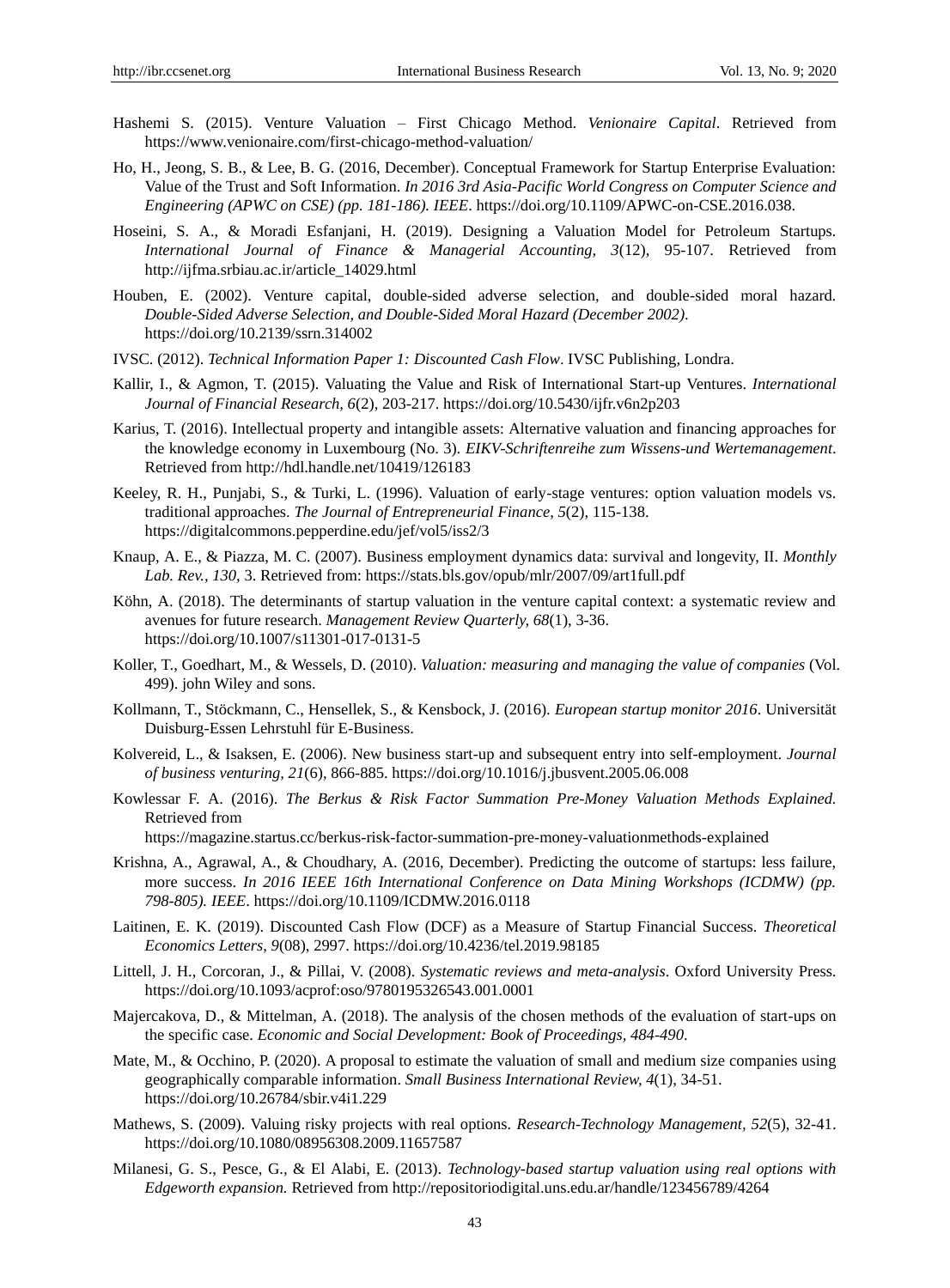- Miloud, T., Aspelund, A., & Cabrol, M. (2012). Startup valuation by venture capitalists: an empirical study. *Venture Capital, 14*(2-3), 151-174. https://doi.org/10.1080/13691066.2012.667907
- Mirzanti, I. R., Sinaga, E. E. M., & Soekarno, S. (2019). Determinant factors in digital start-up valuation for agro seed funding. *International Journal of Agricultural Resources, Governance and Ecology, 15*(4), 338-357. https://doi.org/10.1504/IJARGE.2019.104202
- Montani, D., Perrini, F., Gervasio, D., & Pulcini, A. (2018). The Importance of "Contextualisation" in Small and Medium-Sized Firms Valuation: Evidences from an Italian Case Study. *International Journal of Business and Management, 13*(1), 70. https://doi.org/10.5539/ijbm.v13n1p70
- Mothersill, W. D., Watson, B., Fast, F., & Gedeon, S. (2009). *Age Of The Angel: Best Practices For Angel Groups*. National Angel Organization, Canada.
- Nofsinger, J. R., & Wang, W. (2011). Determinants of start-up firm external financing worldwide. *Journal of Banking & Finance, 35*(9), 2282-2294. https://doi.org/10.1016/j.jbankfin.2011.01.024
- Payne, B. (2011a). *Valuations 101: The Venture Capital Method.* Retrieved from http://blog.gust.com/startup-valuations-101-the-venture-capital-method/
- Payne, B. (2011b). *Scorecard Valuation Methodology. Establishing the Valuation of Prerevenue, Startup Companies.* Retrieved from https://www.semanticscholar.org/paper/SCORECARD-VALUATION-METHODOLOGY-Establishing-theof-Payne/e97709f963bf19d548d9e7dc8fdb30610717dae6
- Payne, B. (2011c). *Valuations 101: The Risk Factor Summation Method.* Retrieved from http://blog.gust.com/valuations-101-the-risk-factor-summation-method/
- Payne, B. (2011d). *Valuations 101: The Cayenne Calculator.* Retrieved from http://blog.gust.com/startup-valuations-101-the-cayenne-calculator/
- Payne, B. (2016). *Valuations 101: The Dave Berkus Method.* Retrieved from http://blog.gust.com/248/
- Pepis, S., Evans, J., & de Jong, P. (2018). The Valuation of Startups in New Markets: an Applied Case in Asteroid Mining. *International Journal of Business and Social Science, 9*(4). Retrieved from http://www.ijbssnet.com/journals/Vol\_9\_No\_4\_April\_2018/2.pdf
- Rahardjo, D., & Sugiarto, M. (2019, March). Valuation model using a mixed real options method: a review on Singapore and Indonesia digital startups. *In 16th International Symposium on Management (INSYMA 2019)*. Atlantis Press. https://doi.org/10.2991/insyma-19.2019.3
- Reis, P., & Augusto, M. (2013). The terminal value (TV) performing in firm valuation: The gap of literature and research agenda. *Journal of Modern Accounting and Auditing, 9*(12), 1622-1636. Retrieved from http://hdl.handle.net/10400.19/3621
- Reverte, C., Sánchez-Hernández, M. D. M., & Rojo-Ramírez, A. (2016). The profile of venture capital investments: the European context. *International Journal of Business and Globalisation, 17*(1), 83-110. https://doi.org/10.1504/IJBG.2016.077568
- Rose, D. S. (2014). *Angel investing: The gust guide to making money and having fun investing in startups*. John Wiley & Sons.
- Sahlman, W. A., & Scherlis, D. R. (1987). A Method For Valuing High-Risk, Long-Term Investments: The" Venture Capital Method". Retrieved from https://www.hbs.edu/faculty/Pages/item.aspx?num=6515
- Sammut, S. M. (2012). Valuation Methods in Early-Stage Biotechnology Enterprises: The" Venture Capital Method" at Work. *Journal of Commercial Biotechnology, 18*(2). https://doi.org/10.5912/jcb494
- Sander, P., & Kõomägi, M. (2007). Valuation of private companies by Estonian private equity and venture capitalists. *Baltic Journal of Management*. https://doi.org/10.1108/17465260710720219
- Schmidlin, N. (2014). *The art of company valuation and financial statement analysis: a value investor's guide with real-life case studies*. John Wiley & Sons.
- Shestakov, D. (2015). Real Option Approach to Evaluate Strategic Flexibility for Startup Projects. *In Business and Economics Conference: Volume 3 (Vol. 1, p. 2)*. https://doi.org/10.5038/2372-5885-v3
- Shevlin, T. (1996). The value-relevance of nonfinancial information: A discussion. *Journal of Accounting and Economics, 22*(1-3), 31-42. https://doi.org/10.1016/S0165-4101(96)00441-7